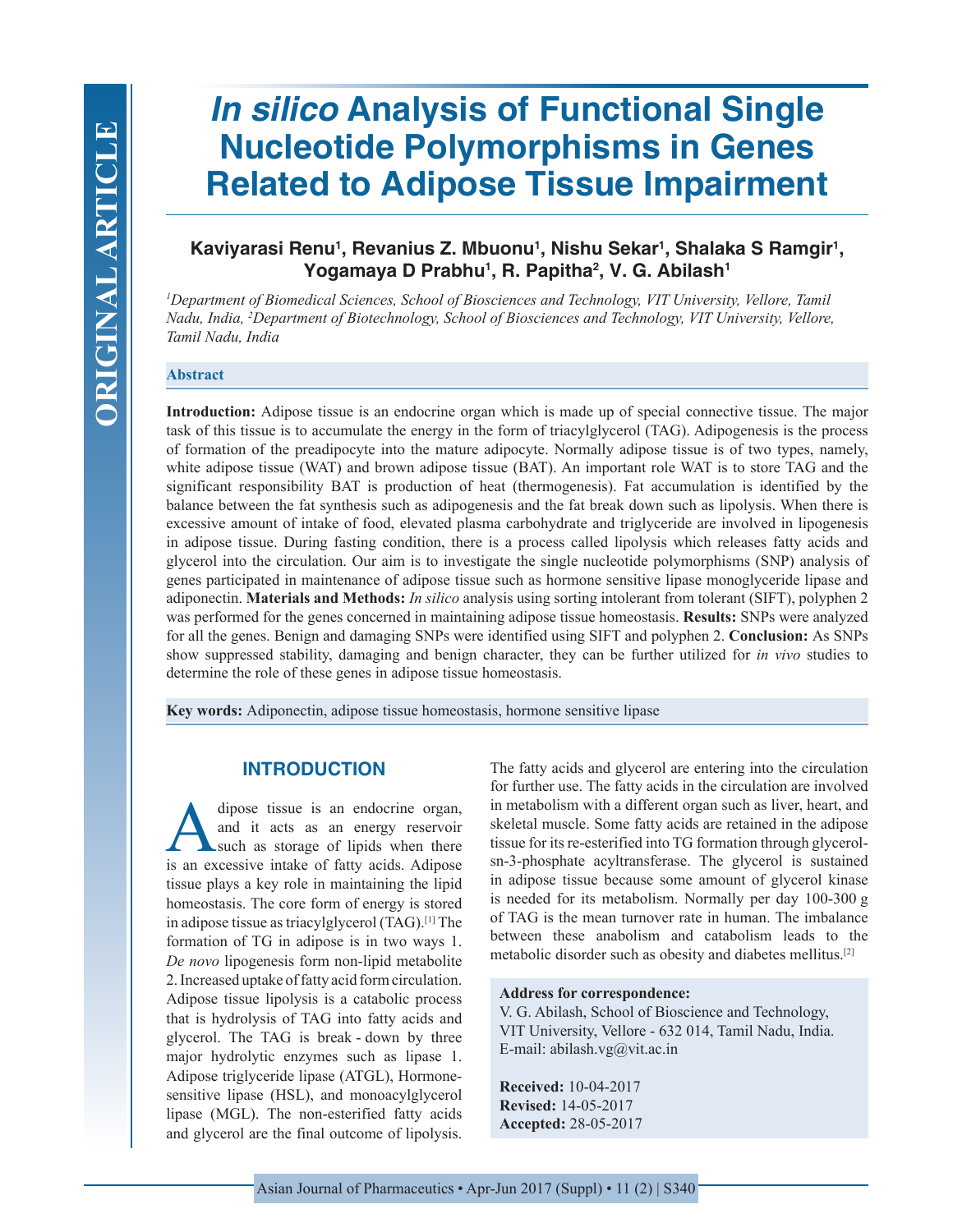The one mole of TAG hydrolyzed and forms 3 FA and 1 glycerol in the adipose tissue through two intermediates such as DAG and MAG.<sup>[3]</sup> Elevated expression of ATGL is found in adipose tissue which helps adipocyte differentiation but the HSL has privileged ability of hydrolyzing TAG.[4] HSL acts as a persistent rate limiting key enzyme for hydrolyzing DAG during lipolysis. In this article, we concern mainly on mutation in HSL and MGL (lipolysis) using sorting intolerant from tolerant (SIFT) and PolyPhen-2.

SIFT prediction is a bio-informatics tool depends on sequence alignments which is mediated through the degree of conservation of amino acid residues that are taken from closely related sequences, collected through PSI-BLAST.[5] The analysis of (SIFT) would be apply to naturally happening nonsynonymous polymorphisms or laboratory-mediated missense mutations.

Polymorphism phenotyping v2 (PolyPhen-2) is one of the tools which determine potential impact of an amino acid replacement on its structure and function of a protein. The Website of PolyPhen-2 interface could be http://genetics. bwh.harvard.edu/pph2/.

HSL activation plays an important role in rate limiting step in hydrolyzing DAG in adipose tissue.<sup>[6]</sup> HSL gene and protein structure are varying size from 88 to 130 kDa, generated by the same gene with different promoters in various tissue.[7-10] HSL in adipocyte is made up of catalytic domain in the position of N-terminal and C-terminal which is similar to all isoform of HSL. Amino acid residue such as Ser, Asp, and His present in catalytic domain and also it is phosphorylated site with its regulation. The HSL found to be hydrolysis DAG into MAG. In *in vitro* analysis, HSL has a more hydrolytic activity 10-fold with DAG than TAG. Sn-1 and Sn-3 positions of FA are highly prefered by HSL gene.[11] Cholesterol and retinyl esters are also catalyzed by HSL gene.[3] Catecholamines and insulin regulates the hormone HSL through cAMP activity. HSL is activated by phosphorylating it using PKA.[12] There are three amino acid site such as Ser 563, Ser 659, and Ser 660 are phosphorylated. Ser 660 is involved in kinase pathway and activate lipolysis pathway. The Ser 563 role for activation of HSL is still needs to be elucidated.<sup>[13,14]</sup>

MGL has an amino acid sequence containing of amino acids (302) with 33 kDa (molecular weight). Monoacylglycerols generated by HSL activation is finally hydrolyzed by MGL. MGL is continuously and abundantly uttered in AT and considered not a regulating enzyme in lipolysis. Monoacylglycerols further hydrolyzed into fatty acids and glycerol.[15] MGL catalysis the MAG in the position of 1 (3) and 2-esters bonds equally and is away form *in vitro*  hydrolytic action against DAG, TAG or cholesteryl esters. It had been identified both the MGL structural element and its catalytic residues. Site-directed mutagenesis was utilized to

identify and establish the residues. It has Asp 239, Ser 122 in a GXSXG motif, and His 269.[16]

Adipose tissue maintains its homeostasis by producing biologically active compound such as adipokines. Adiponectin is considered as fascinating adipokines. Adiponectin is a 29k-Da protein, which is constitutively expressed in adipose tissue. Adiponectin was mentioned in the beginning as ACRP30 - adipocyte complement-related protein of 30 kDa because it is similar to that of C1q (complement factor).<sup>[17]</sup> Adiponectin is highly connected with the insulin resistance, obesity, lipodystrophy, and other metabolic disorders.[18,19]

Adiponectin monomer is consists of three domains such as a variable N-terminal domain, several G–X–X repeats (a α-helical collagenous "stalk"), and a characteristic globular domain in the C-terminal  $(400 \text{ amino acids})$ .<sup>[20]</sup> There are two receptors of adiponectin such as AdipoR1 and AdipoR2.[21] Adiponectin plays an important role in building insulin sensitivity, induce oxidation of fatty acids, attenuate the glucose metabolism through activating AMPK.[20]

## **MATERIALS AND METHODS**

#### *In Silico* **analysis**

Data retrieval - single nucleotide polymorphism was recoup using database provided by National Center for Biotechnological Information. All the pathogenic single nucleotide polymorphisms (SNPs) were regained for HSL, MGL, and adiponectin gene which is involved in adipose tissue lysis and adipokines. NCBI server can be reached at (http://www.ncbi.nlm.nih.gov/snp/).

Estimation of missense mutation of SNPs using a sequence homology tool (SIFT)-SIFT prognosis is based on the degree of conservation of amino acid residues in sequence alignments derived from closely identical sequences, collected via PSI-BLAST. SIFT can be applied either to naturally occurring nonsynonymous polymorphisms or missense mutations induced in the laboratory. This procedure involves in multistep such as (1) looks for identical sequences, (2) chooses closely related sequences that may share identical function, (3) obtains multiple alignment of these chosen sequences, and (4) calculates normalized probabilities for all possible substitutions at each position from the alignment. Substitutions at each position with normalized probabilities less than a tolerance index of 0.05 are predicted to be in tolerantor deleterious; those more than or equal to 0.05 are predicted to be tolerated.[22]

Predicting effect of a single residue substitution on protein function using polyphen-2web server - polyphen-2 is a tool which determines possible impact of an amino acid substitution on the structure and function of a human protein. The PolyPhen-2Web interface can be reached at http://genetics.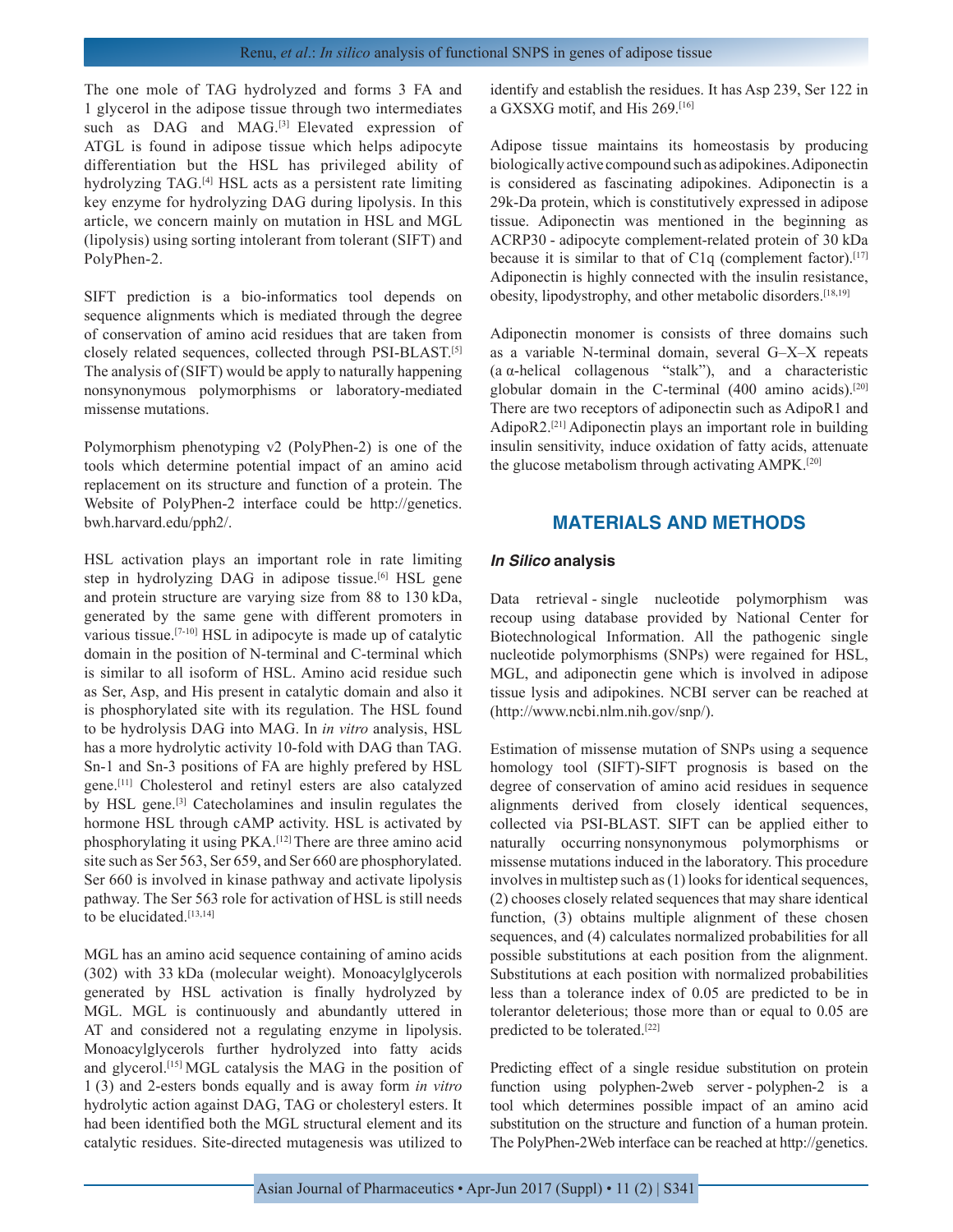bwh.harvard.edu/pph2/. The input form at this URL allows querying for a single individual amino acid substitution or a coding, nonsynonymous SNP annotated in the dbSNP database. The prediction is based on a number of sequence, phylogenetic, and structural features characterizing the substitution. For a given amino acid substitution in a protein, PolyPhen-2 extracts various sequence and structure-based features of the substitution site and feeds them to a probabilistic classifier.[23]

## **RESULTS**

The SNP IDs with amino acid change that are associated with missense SNPs were submitted as input to SIFT and POLYPHEN servers.

#### **SIFT analysis**

At each amino acid position substitutions were normalized probabilities <a tolerance index of 0.05 are considered to be intolerant or deleterious; those  $\geq$  or = 0.05 are considered to be tolerated. Tables 1-3 show results for SIFT analysis.From tolerance index it can be concluded that SNPs of HSL and adiponectin genes show tolerance index <0 and hence are damaging. From Table 1, out of 18 SNPs: SIFT reveals 7 SNPs of HSL gene were found to be damaging with tolerance index up to 0. Table 2 predicted no risk of any damaging effect. However, from Table 3 and 8 SNPs were predicted to have a probable damaging effect by SIFT analysis.

#### **PolyPhen-2 analysis**

Polyphen server works with UNIPROT gene ID. Polyphen score of 0 indicates benign and values near to 1 are predicted to be probably or possibly damaging. Table 1 shows 5 SNPs were predicted to be probably damaging by POLYPHEN for HSL. Table 2 predicted no risk of any damaging effect. Tables 3, 8 SNPs were predicted to have a probable damaging effect by polyphen-2analysis.

### **DISCUSSION**

HSL deficient mice shows the outcome of brown adipocyte which is identified by upregulation of UCP-1.<sup>[24]</sup> The dysregulation of HSL shows as the there is a highly defective lipolysis and decreases the adipose tissue mass. Inhibition of HSL by inhibitor decreases the plasma fatty acid level *in vivo.*[25] Treating of adipose tissue with the glucose and insulin results in elevated lipolysis and HSL level is maintained.[26] Inhibition of HSL results in accomplished non-appearance of discharge of FA from AT.[26,27]

In the rodent model, glucose acts as a positive regulator for HSL induced lipolysis. Decreased glucose level attenuates the activity of HSL mediated lipolysis.[28] The increased omnetal adipocyte catabolic capacity is due to constitutive expression level of HSL. A dysregulation in HSL defects catabolism of lipids in obese model. The decreased HSL level is determined in both the insulin resistant and Type 2 diabetes condition. The defect in HSL expression was determined in obese and lean individual preadipocyte culture *in vitro*. The adipocyte of the women with poly cystic ovarian syndrome shows defect in the expression of HSL protein.[29]

Finally, it is concluded that defect in HSL leads to disorders found metabolically such as obesity, resistance in insulin level, Type 2 diabetes, and poly cystic ovarian syndrome. Prevention of HSL defects using agonist would protect form metabolic disorders.

Adiponectin show defending activity in different processes such as energy metabolism, inflammation, and cell proliferation. Nigro *et al*., observed that adiponectin has essential role in therapies for the anticipation and/or for the management of obesity and obesity associated diseases such as antihyperglycemic, antiatherogenic, and antiinflammatory properties.[30] Adiponectin has protective role in cardiovascular health also. In a recent review, it has been summarized that after understanding of role of adiponectin in cardiovascular health, it is useful for determination of

| <b>Table 1:</b> SIFT and Polyphen analysis of SNPs associated with MGL gene |                 |                             |                         |               |                         |                                                 |              |              |                   |
|-----------------------------------------------------------------------------|-----------------|-----------------------------|-------------------------|---------------|-------------------------|-------------------------------------------------|--------------|--------------|-------------------|
|                                                                             | <b>SIFT</b>     |                             | Polyphen                |               |                         |                                                 |              |              |                   |
| <b>SNP</b>                                                                  | <b>Function</b> | <b>Nucleotide</b><br>change | Amino<br>acid<br>change | Amino<br>acid | <b>mRNA</b><br>position | Using homologues<br>in the protein<br>alignment |              | <b>Score</b> | <b>Prediction</b> |
|                                                                             |                 |                             |                         |               |                         | <b>Prediction</b>                               | <b>Score</b> |              |                   |
| rs1804711                                                                   | Missense        | G/A                         | R202Q                   | R             | 792                     | Tolerated                                       | 0.34         | 0.005        | <b>Benign</b>     |
|                                                                             |                 |                             |                         | Q             |                         | Tolerated                                       | 0.09         |              |                   |
| rs11538700                                                                  | Missense        | T/G                         | M288R                   | M             | 288                     | Tolerated                                       | 0.17         | 0.002        | <b>Benign</b>     |
|                                                                             |                 |                             |                         | R             |                         | Damaging                                        | 0.02         |              |                   |

a The dissimilarity in human genome contains a substitutions in single nucleotide, where one nucleotide change by one another (A,T,G,C), <sup>b</sup>Amino acid denoted with one letter symbol as per IUPAC IUB Commission on Biochemical Nomenclature, °The SIFT score ≤ 0.05 are determined by the algorithm to damaging or deleterious amino acid substitutions, whereas scores >0.05 are predicted as tolerant, <sup>a</sup>Polyphen score 0 indicates benign and values equal to 1 are considered as probably damaging. (a,b,c,d): The significant value for SIFT (P = 0.0593) and Polyphen (P = 0.1451) which is based on the damages or deleterious amino acid substitution for MGL gene

Asian Journal of Pharmaceutics • Apr-Jun 2017 (Suppl) • 11 (2) | S342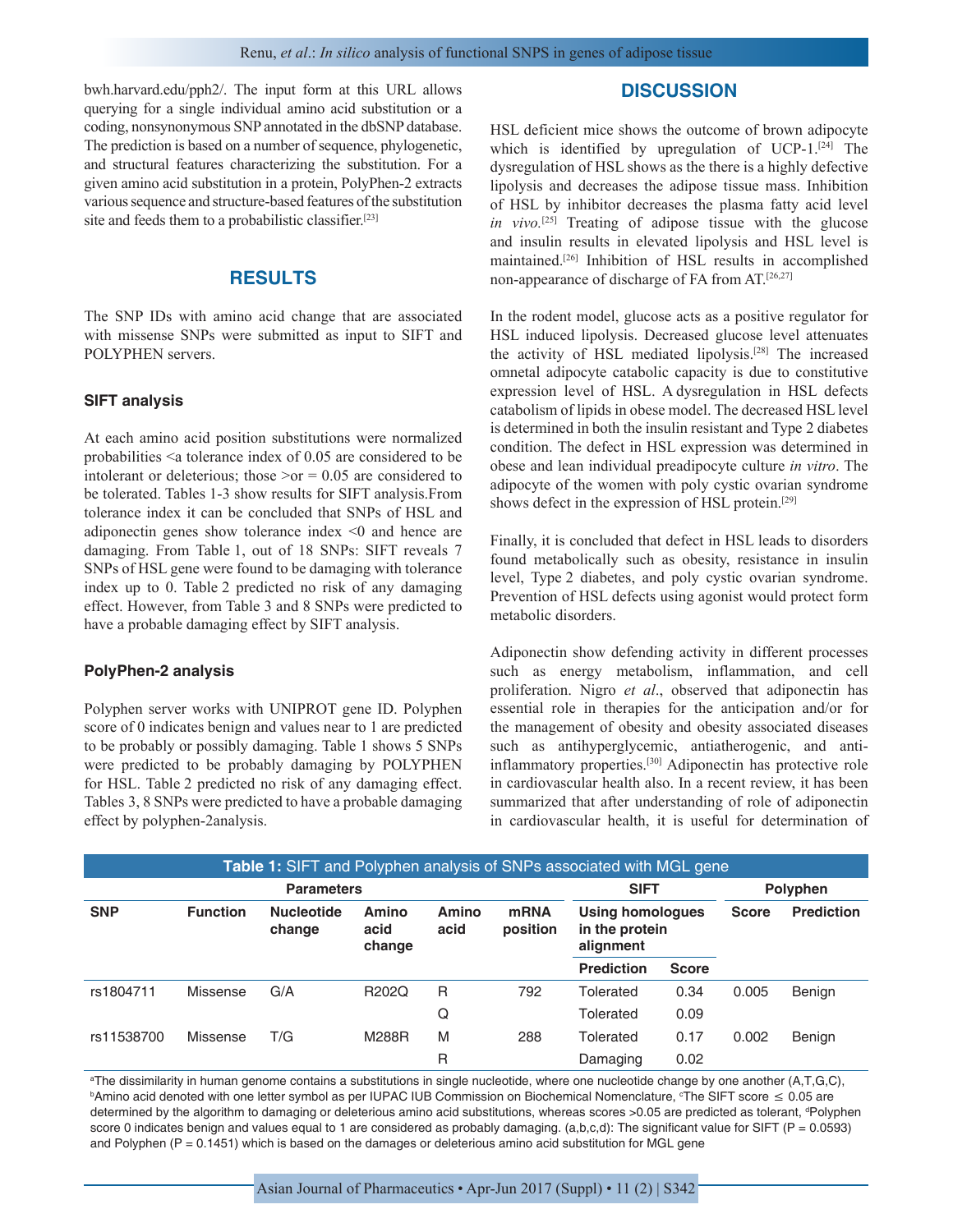Renu, *et al*.: *In silico* analysis of functional SNPS in genes of adipose tissue

| Table 2: SIFT and Polyphen analysis of SNPs associated with HSL gene |                   |                             |                                |                      |                         |                                                        |              |              |                   |
|----------------------------------------------------------------------|-------------------|-----------------------------|--------------------------------|----------------------|-------------------------|--------------------------------------------------------|--------------|--------------|-------------------|
|                                                                      | <b>Parameters</b> |                             |                                |                      |                         | <b>SIFT</b>                                            |              | Polyphen     |                   |
| <b>SNP</b>                                                           | <b>Function</b>   | <b>Nucleotide</b><br>change | <b>Amino</b><br>acid<br>change | <b>Amino</b><br>acid | <b>mRNA</b><br>position | <b>Using homologues</b><br>in the protein<br>alignment |              | <b>Score</b> | <b>Prediction</b> |
|                                                                      |                   |                             |                                |                      |                         | <b>Prediction</b>                                      | <b>Score</b> |              |                   |
| rs3745238                                                            | <b>Missense</b>   | G/A                         | R217L                          | R                    | 927                     | Tolerated                                              | 0.73         | 0.031        | Benign            |
|                                                                      |                   |                             |                                | L                    |                         | Damaging                                               | 0.03         |              |                   |
| rs3745238                                                            | Missense          | G/A                         | R217Q                          | R                    | 927                     | Tolerated                                              | 0.73         | 0            | Benign            |
|                                                                      |                   |                             |                                | Q                    |                         | Tolerated                                              | 1            |              |                   |
| rs7246232                                                            | <b>Missense</b>   | C/A                         | <b>R938S</b>                   | R                    | 938                     | Tolerated                                              | 1            | 0.014        | Benign            |
|                                                                      |                   |                             |                                | S                    |                         | Tolerated                                              | 0.63         |              |                   |
| rs16975748                                                           | Missense          | S/T                         | S177T                          | S                    | 806                     | Tolerated                                              | $\mathbf{1}$ | 0.009        | Benign            |
|                                                                      |                   |                             |                                | $\top$               |                         | Tolerated                                              | 0.07         |              |                   |
| rs16975750                                                           | <b>Missense</b>   | T/C                         | Y100H                          | Y                    | 575                     | Tolerated                                              | 0.19         | 0            | Benign            |
|                                                                      |                   |                             |                                | н                    |                         | Tolerated                                              | 0.31         |              |                   |
| rs33921216                                                           | Missense          | A/C                         | N499H                          | N                    | 1772                    | Tolerated                                              | 1            | 0.998        | Probably          |
|                                                                      |                   |                             |                                | Н                    |                         | Tolerated                                              | 0.33         |              | damaging          |
| rs34052647                                                           | Missense          | C/T                         | R611C                          | R                    | 2108                    | Tolerated                                              | 1            | 0.998        | Probably          |
|                                                                      |                   |                             |                                | $\mathsf{C}$         |                         | Damaging                                               | 0            |              | damaging          |
| rs34080774                                                           | <b>Missense</b>   | G/C                         | Q127H                          | Q                    | 658                     | Tolerated                                              | 0.8          | 0.01         | Benign            |
|                                                                      |                   |                             |                                | н                    |                         | Damaging                                               | 0.01         |              |                   |
| rs34348028                                                           | Missense          | C/T                         | P146S                          | Ρ                    | 713                     | Tolerated                                              | $\mathbf{1}$ | 0.006        | Benign            |
|                                                                      |                   |                             |                                | S                    |                         | Damaging                                               | 0.02         |              |                   |
| rs34996020                                                           | <b>Missense</b>   | C/T                         | A194V                          | Α                    | 858                     | Tolerated                                              | 1            | 0.003        | Benign            |
|                                                                      |                   |                             |                                | V                    |                         | Tolerated                                              | 0.71         |              |                   |
| rs35938529                                                           | Missense          | A/T                         | K497N                          | Κ                    | 1768                    | Tolerated                                              | 0.98         | 0.998        | Probably          |
|                                                                      |                   |                             |                                | N                    |                         | Tolerated                                              | 0.29         |              | damaging          |
| rs45603141                                                           | Missense          | G/A                         | G742R                          | G                    | 2501                    | Tolerated                                              | 1            | 0.827        | Probably          |
|                                                                      |                   |                             |                                | R                    |                         | Damaging                                               | 0            |              | damaging          |
| rs61518179                                                           | Missense          | C/T                         | S232F                          | S                    | 972                     | Tolerated                                              | 1            | 0.006        | Benign            |
|                                                                      |                   |                             |                                | F                    |                         | Damaging                                               | 0.04         |              |                   |
| rs70937096                                                           | Missense          | C/T                         | T277M                          | Τ                    | 1107                    | Tolerated                                              | 1            | 0.004        | Benign            |
|                                                                      |                   |                             |                                | M                    |                         | Tolerated                                              | 0.15         |              |                   |
| rs70937098                                                           | Missense          | G/T                         | R882S                          | R                    | 2923                    | Tolerated                                              | 0.58         | 0.027        | Benign            |
|                                                                      |                   |                             |                                | S                    |                         | Tolerated                                              | 0.29         |              |                   |
| rs70937099                                                           | Missense          | T/C                         | S888P                          | S                    | 2939                    | Tolerated                                              | 0.75         | 0.008        | Benign            |
|                                                                      |                   |                             |                                | P                    |                         | Tolerated                                              | 0.3          |              |                   |
| rs112497256                                                          | Missense          | G/A                         | R333Q                          | R                    | 1275                    | Tolerated                                              | $\mathbf{1}$ | 0.475        | Probably          |
|                                                                      |                   |                             |                                | Q                    |                         | Damaging                                               | 0            |              | damaging          |
| rs116152392                                                          | Missense          | C/T                         | <b>P99S</b>                    | P                    | 572                     | Tolerated                                              | 0.47         | 0.009        | Benign            |
|                                                                      |                   |                             |                                | $\mathsf S$          |                         | Tolerated                                              | 0.35         |              |                   |
| rs851303                                                             |                   |                             | Not<br>found                   |                      |                         |                                                        |              |              |                   |

a The dissimilarity in human genome contains a substitutions in single nucleotide, where one nucleotide change by one another (A,T,G,C), <sup>b</sup>Amino acid denoted with one letter symbol as per IUPAC IUB Commission on Biochemical Nomenclature, °The SIFT score ≤ 0.05 are determined by the algorithm to damaging or deleterious amino acid substitutions, whereas scores >0.05 are predicted as tolerant, <sup>a</sup>Polyphen score 0 indicates benign and values equal to 1 are considered as probably damaging. (a,b,c,d): The significant value for SIFT (P = 0.0004) and Polyphen (P < 0.0001 ) which is based on the damages or deleterious amino acid substitution for HSL gene

Asian Journal of Pharmaceutics • Apr-Jun 2017 (Suppl) • 11 (2) | S343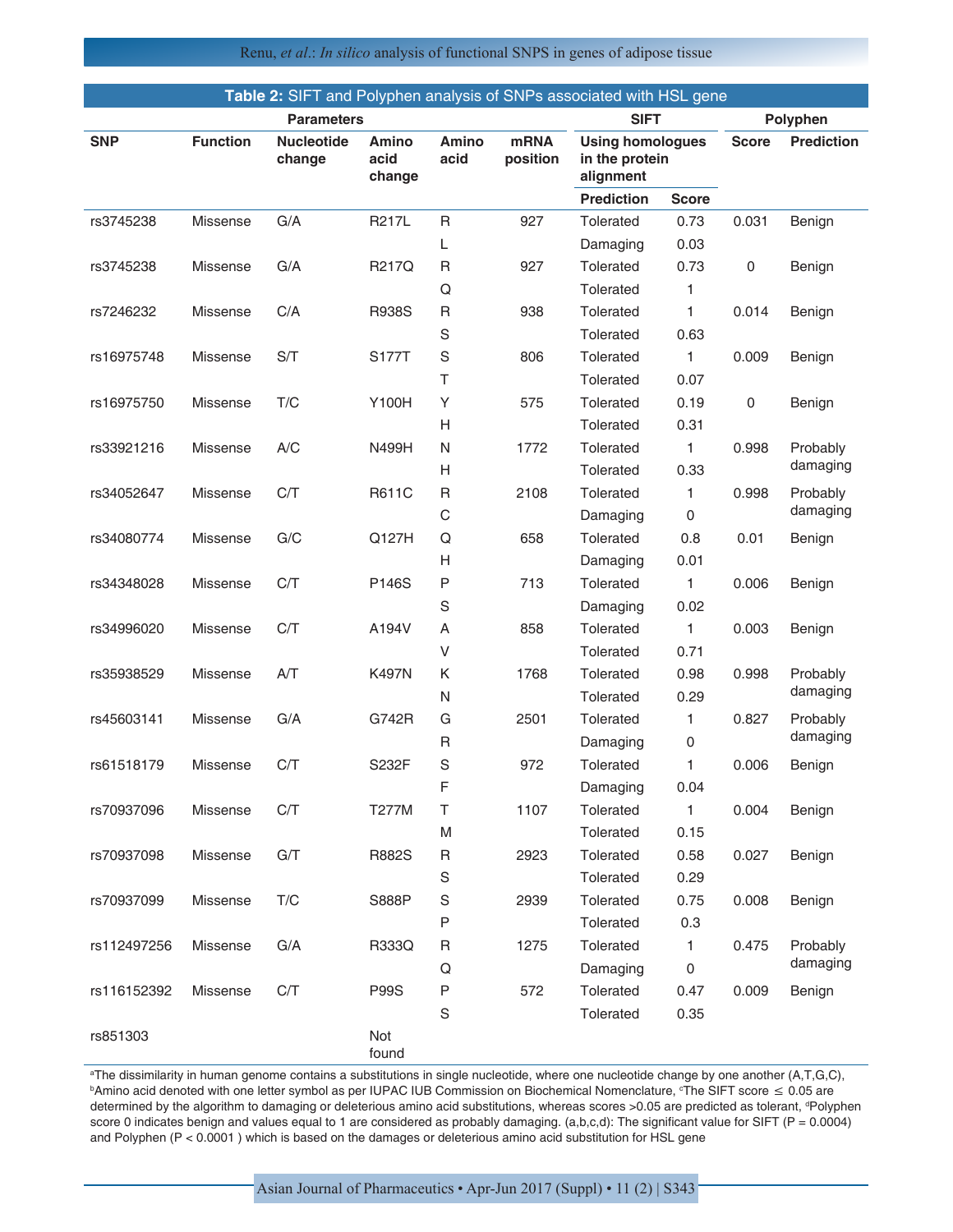Renu, *et al*.: *In silico* analysis of functional SNPS in genes of adipose tissue

| <b>Table 3:</b> SIFT and Polyphen analysis of SNPs associated with adiponectin gene |                 |                             |                                |                      |                         |                                                        |              |              |                      |  |
|-------------------------------------------------------------------------------------|-----------------|-----------------------------|--------------------------------|----------------------|-------------------------|--------------------------------------------------------|--------------|--------------|----------------------|--|
| <b>Parameters</b>                                                                   |                 |                             |                                |                      |                         | <b>SIFT</b>                                            |              | Polyphen     |                      |  |
| <b>SNP</b>                                                                          | <b>Function</b> | <b>Nucleotide</b><br>change | <b>Amino</b><br>acid<br>change | <b>Amino</b><br>acid | <b>mRNA</b><br>position | <b>Using homologues</b><br>in the protein<br>alignment |              | <b>Score</b> | <b>Prediction</b>    |  |
|                                                                                     |                 |                             |                                |                      |                         | <b>Prediction</b>                                      | <b>Score</b> |              |                      |  |
| rs13061862                                                                          | Missense        | G/T                         | G54V                           | G                    | 296                     | Tolerated                                              | 1            | $\mathbf{1}$ | Probably<br>damaging |  |
|                                                                                     |                 |                             |                                | V                    |                         | Damaging                                               | 0            |              |                      |  |
| rs17366743                                                                          | <b>Missense</b> | T/C                         | <b>Y111H</b>                   | Y                    | 466                     | Tolerated                                              | 1            | 0.012        | Benign               |  |
|                                                                                     |                 |                             |                                | H                    |                         | Tolerated                                              | 0.2          |              |                      |  |
| rs62625753                                                                          | <b>Missense</b> | G/A                         | <b>G90S</b>                    | G                    | 403                     | <b>Tolerated</b>                                       | 1            | 1            | Probably<br>damaging |  |
|                                                                                     |                 |                             |                                | S                    |                         | Damaging                                               | 0            |              |                      |  |
| rs72563731                                                                          | <b>Missense</b> | C/T                         | A108V                          | A                    | 458                     | Tolerated                                              | 1            | 0.608        | Probably<br>damaging |  |
|                                                                                     |                 |                             |                                | V                    |                         | Damaging                                               | 0            |              |                      |  |
| rs78685763                                                                          | <b>Missense</b> | G/A                         | <b>R131H</b>                   | $\mathsf{R}$         | 527                     | Tolerated                                              | 1            | 0.892        | Probably<br>damaging |  |
|                                                                                     |                 |                             |                                | H                    |                         | Damaging                                               | 0            |              |                      |  |
| rs79645624                                                                          | <b>Missense</b> | G/T                         | R112L                          | $\mathsf{R}$         | 470                     | Tolerated                                              | 1            | 0.771        | Probably<br>damaging |  |
|                                                                                     |                 |                             |                                | L                    |                         | Damaging                                               | 0            |              |                      |  |
| rs79645624                                                                          | <b>Missense</b> | G/C                         | R112P                          | R                    | 470                     | Tolerated                                              | 1            | 0.959        | Probably<br>damaging |  |
|                                                                                     |                 |                             |                                | P                    |                         | Damaging                                               | 0            |              |                      |  |
| rs113716447                                                                         | <b>Missense</b> | C/T                         | A161V                          | A                    | 617                     | Tolerated                                              | 0.21         | 0.257        | Benign               |  |
|                                                                                     |                 |                             |                                | V                    |                         | Damaging                                               | $\mathsf 0$  |              |                      |  |
| rs114155159                                                                         | <b>Missense</b> | T/A                         | L9Q                            | L                    | 161                     | Tolerated                                              | 1            | 0.871        | Probably             |  |
|                                                                                     |                 |                             |                                | Q                    |                         | Tolerated                                              | 0.08         |              | damaging             |  |
| rs121917815                                                                         | <b>Missense</b> | C/T                         | R112C                          | $\mathsf{R}$         | 469                     | Tolerated                                              | 1            | 0.947        | Probably<br>damaging |  |
|                                                                                     |                 |                             |                                | $\mathsf C$          |                         | Damaging                                               | 0            |              |                      |  |

a The dissimilarity in human genome contains a substitutions in single nucleotide, where one nucleotide change by one another (A,T,G,C), <sup>b</sup>Amino acid denoted with one letter symbol as per IUPAC IUB Commission on Biochemical Nomenclature, °The SIFT score ≤ 0.05 are determined by the algorithm to damaging or deleterious amino acid substitutions, whereas scores >0.05 are predicted as tolerant, <sup>a</sup>Polyphen score 0 indicates benign and values equal to 1 are considered as probably damaging. (a,b,c,d): The significant value for SIFT (P < 0.0001) and Polyphen ( $P = 0.0001$ ) which is based on the damages or deleterious amino acid substitution for Adiponectin gene

receptor and post-receptor signaling process that induces the cardiovascular protective role of adiponectin. Discovery of adiponectin-targeted drug could be having important role in the treatment of obesity, diabetes and CVD.[31] In a previous study, it has been revealed that adiponectin has role in treating of vascular diseases.[32] The SNPs found with the risk of type 2 diabetes, obesity and diabetic nephropathy (DN) is  $+45G15G(T/G)$  in exon 2 and  $+276G/T$  in intron 2 of the AdipoQ gene. The SNPs found in the promoter region, inclusive -11426A/G, -11377C/G, and -11391G/A, are establish to be related with T2D and DN. Recent studies have observed that the polymorphisms in promoter region would be involving in the AdipoQ promoter activity.[33]

## **REFERENCES**

1. Bouchard C, Després JP, Mauriège P. Genetic and nongenetic determinants of regional fat distribution. Endocr Rev 1993;14:72-93.

- 2. Lafontan M, Langin D. Lipolysis and lipid mobilization in human adipose tissue. Prog Lipid Res 2009;48:275-97.
- 3. Raclot T, Langin D, Lafontan M, Groscolas R. Selective release of human adipocyte fatty acids according to molecular structure. Biochem J 1997;324:911-5.
- 4. Mairal A, Langin D, Arner P, Hoffstedt J. Human adipose triglyceride lipase (PNPLA2) is not regulated by obesity and exhibits low in vitro triglyceride hydrolase activity. Diabetologia 2006;49:1629-36.
- 5. Sethumadhavan R, Doss CG, Rajasekaran R. In silico searching for disease-associated functional DNA variants. Methods Mol Biol 2011;760:239-50.
- 6. Haemmerle G, Zimmermann R, Hayn M, Theussl C, Waeg G, Wagner E, *et al*. Hormone-sensitive lipase deficiency in mice causes diglyceride accumulation in adipose tissue, muscle, and testis. J Biol Chem 2002;277:4806-15.
- 7. Grober J, Laurell H, Blaise R, Fabry B, Schaak S, Holm C, *et al*. Characterization of the promoter of human adipocyte hormone-sensitive lipase. Biochem J